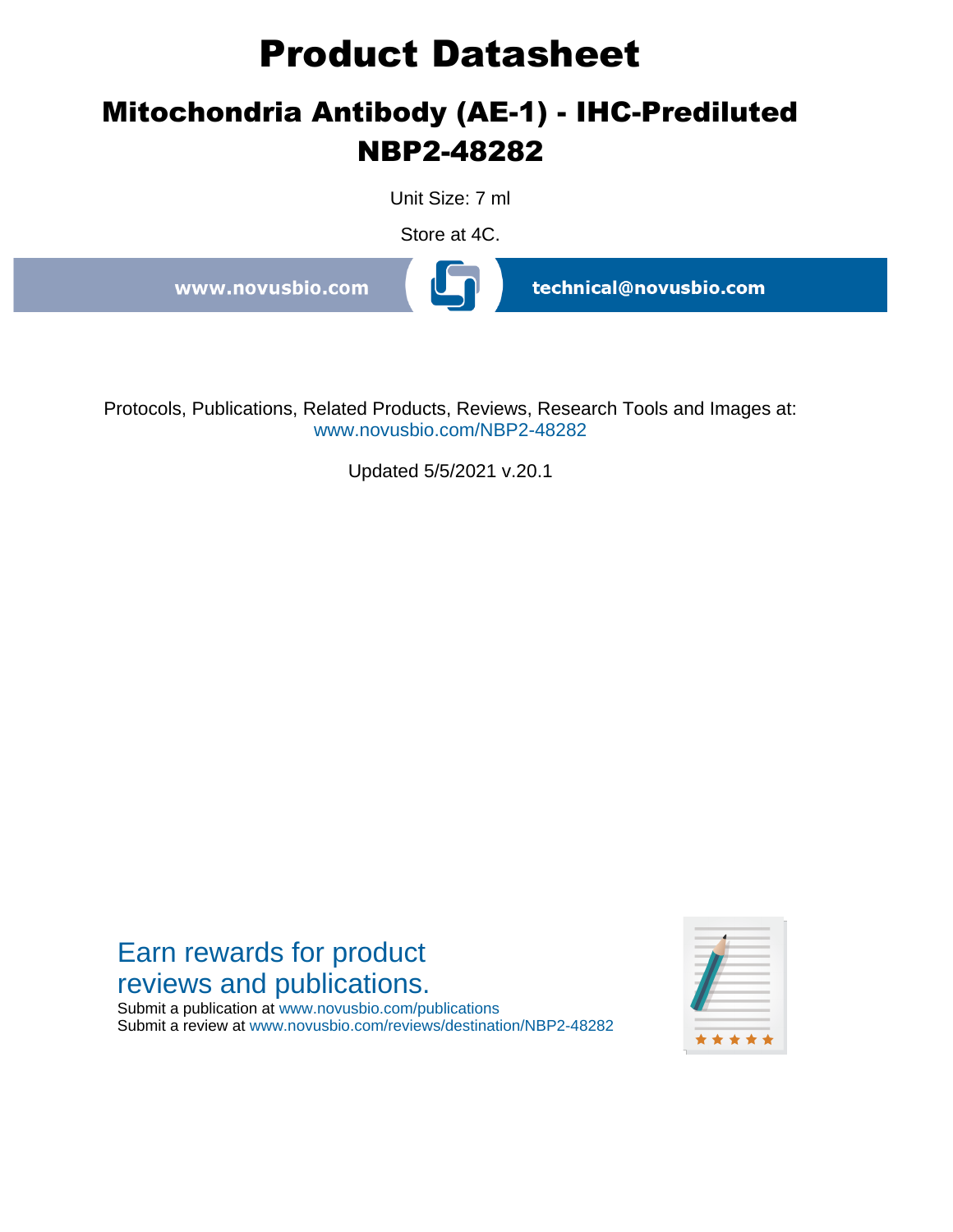#### **NBP2-48282**

Mitochondria Antibody (AE-1) - IHC-Prediluted

| <b>Product Information</b>         |                                                                                                                                                                                                                                                                                                                                                                                                                                                                                                                                                                                                                                                                                                                                                                                                                                                                                                                                                                                                     |
|------------------------------------|-----------------------------------------------------------------------------------------------------------------------------------------------------------------------------------------------------------------------------------------------------------------------------------------------------------------------------------------------------------------------------------------------------------------------------------------------------------------------------------------------------------------------------------------------------------------------------------------------------------------------------------------------------------------------------------------------------------------------------------------------------------------------------------------------------------------------------------------------------------------------------------------------------------------------------------------------------------------------------------------------------|
| <b>Unit Size</b>                   | 7 ml                                                                                                                                                                                                                                                                                                                                                                                                                                                                                                                                                                                                                                                                                                                                                                                                                                                                                                                                                                                                |
| <b>Concentration</b>               | Please see the vial label for concentration. If unlisted please contact technical<br>services.                                                                                                                                                                                                                                                                                                                                                                                                                                                                                                                                                                                                                                                                                                                                                                                                                                                                                                      |
| <b>Storage</b>                     | Store at 4C.                                                                                                                                                                                                                                                                                                                                                                                                                                                                                                                                                                                                                                                                                                                                                                                                                                                                                                                                                                                        |
| <b>Clonality</b>                   | Monoclonal                                                                                                                                                                                                                                                                                                                                                                                                                                                                                                                                                                                                                                                                                                                                                                                                                                                                                                                                                                                          |
| <b>Clone</b>                       | $AE-1$                                                                                                                                                                                                                                                                                                                                                                                                                                                                                                                                                                                                                                                                                                                                                                                                                                                                                                                                                                                              |
| <b>Preservative</b>                | 0.05% Sodium Azide                                                                                                                                                                                                                                                                                                                                                                                                                                                                                                                                                                                                                                                                                                                                                                                                                                                                                                                                                                                  |
| <b>Isotype</b>                     | IgG1 Kappa                                                                                                                                                                                                                                                                                                                                                                                                                                                                                                                                                                                                                                                                                                                                                                                                                                                                                                                                                                                          |
| <b>Purity</b>                      | Protein A or G purified                                                                                                                                                                                                                                                                                                                                                                                                                                                                                                                                                                                                                                                                                                                                                                                                                                                                                                                                                                             |
| <b>Buffer</b>                      | 10 mM PBS with 0.05% BSA                                                                                                                                                                                                                                                                                                                                                                                                                                                                                                                                                                                                                                                                                                                                                                                                                                                                                                                                                                            |
| <b>Target Molecular Weight</b>     | 60 kDa                                                                                                                                                                                                                                                                                                                                                                                                                                                                                                                                                                                                                                                                                                                                                                                                                                                                                                                                                                                              |
| <b>Product Description</b>         |                                                                                                                                                                                                                                                                                                                                                                                                                                                                                                                                                                                                                                                                                                                                                                                                                                                                                                                                                                                                     |
| <b>Host</b>                        | Mouse                                                                                                                                                                                                                                                                                                                                                                                                                                                                                                                                                                                                                                                                                                                                                                                                                                                                                                                                                                                               |
| <b>Species</b>                     | Human, Mouse (Negative), Rat (Negative)                                                                                                                                                                                                                                                                                                                                                                                                                                                                                                                                                                                                                                                                                                                                                                                                                                                                                                                                                             |
| <b>Reactivity Notes</b>            | Does not react with Mouse or Rat.                                                                                                                                                                                                                                                                                                                                                                                                                                                                                                                                                                                                                                                                                                                                                                                                                                                                                                                                                                   |
| <b>Marker</b>                      | <b>Marker for Human Cells</b>                                                                                                                                                                                                                                                                                                                                                                                                                                                                                                                                                                                                                                                                                                                                                                                                                                                                                                                                                                       |
| <b>Specificity/Sensitivity</b>     | This MAb recognizes a 60kDa antigen associated with the mitochondria in<br>human cells. It is a part of a new panel of reagents, which recognizes subcellular<br>organelles or compartments of human cells. These markers may be useful in<br>identification of these organelles in cells, tissues, and biochemical preparations.<br>It recognizes an antigen associated with the mitochondria in human cells only. It<br>can be used to stain the mitochondria in cell or tissue preparations and can be<br>used as a mitochondrial marker in subcellular fractions. It produces a spaghetti-<br>like pattern in normal and malignant cells and may be used to stain mitochondria<br>of cells in fixed or frozen tissue sections. It can also be used with<br>paraformaldehyde fixed frozen tissue or cell preparations. This MAb is an<br>excellent marker for human cells in xenographic model research. It reacts<br>specifically with human cells, including neurons and embryonic stem cells. |
| <b>Immunogen</b>                   | Semi-Purified mitochondrial preparation                                                                                                                                                                                                                                                                                                                                                                                                                                                                                                                                                                                                                                                                                                                                                                                                                                                                                                                                                             |
| <b>Notes</b>                       | The prediluted antibody does not require any mixing, dilution, reconstitution, or<br>titration; the antibody is ready-to-use and optimized for staining.                                                                                                                                                                                                                                                                                                                                                                                                                                                                                                                                                                                                                                                                                                                                                                                                                                            |
| <b>Product Application Details</b> |                                                                                                                                                                                                                                                                                                                                                                                                                                                                                                                                                                                                                                                                                                                                                                                                                                                                                                                                                                                                     |
| <b>Applications</b>                | Immunohistochemistry, Immunohistochemistry-Paraffin                                                                                                                                                                                                                                                                                                                                                                                                                                                                                                                                                                                                                                                                                                                                                                                                                                                                                                                                                 |
| <b>Recommended Dilutions</b>       | Immunohistochemistry, Immunohistochemistry-Paraffin                                                                                                                                                                                                                                                                                                                                                                                                                                                                                                                                                                                                                                                                                                                                                                                                                                                                                                                                                 |
| <b>Application Notes</b>           | Immunohistology (Formalin-fixed) (0.5-1ug/ml for 30 minutes at RT) (Staining of<br>formalin-fixed tissues requires boiling tissue sections in 10mM Tris with 1mM<br>EDTA, pH 9.0, for 10-20 min followed by cooling at RT for 20 minutes) The 7mL<br>size is a pre-diluted size and no additional dilutions are required before using this<br>item for the intended application.                                                                                                                                                                                                                                                                                                                                                                                                                                                                                                                                                                                                                    |

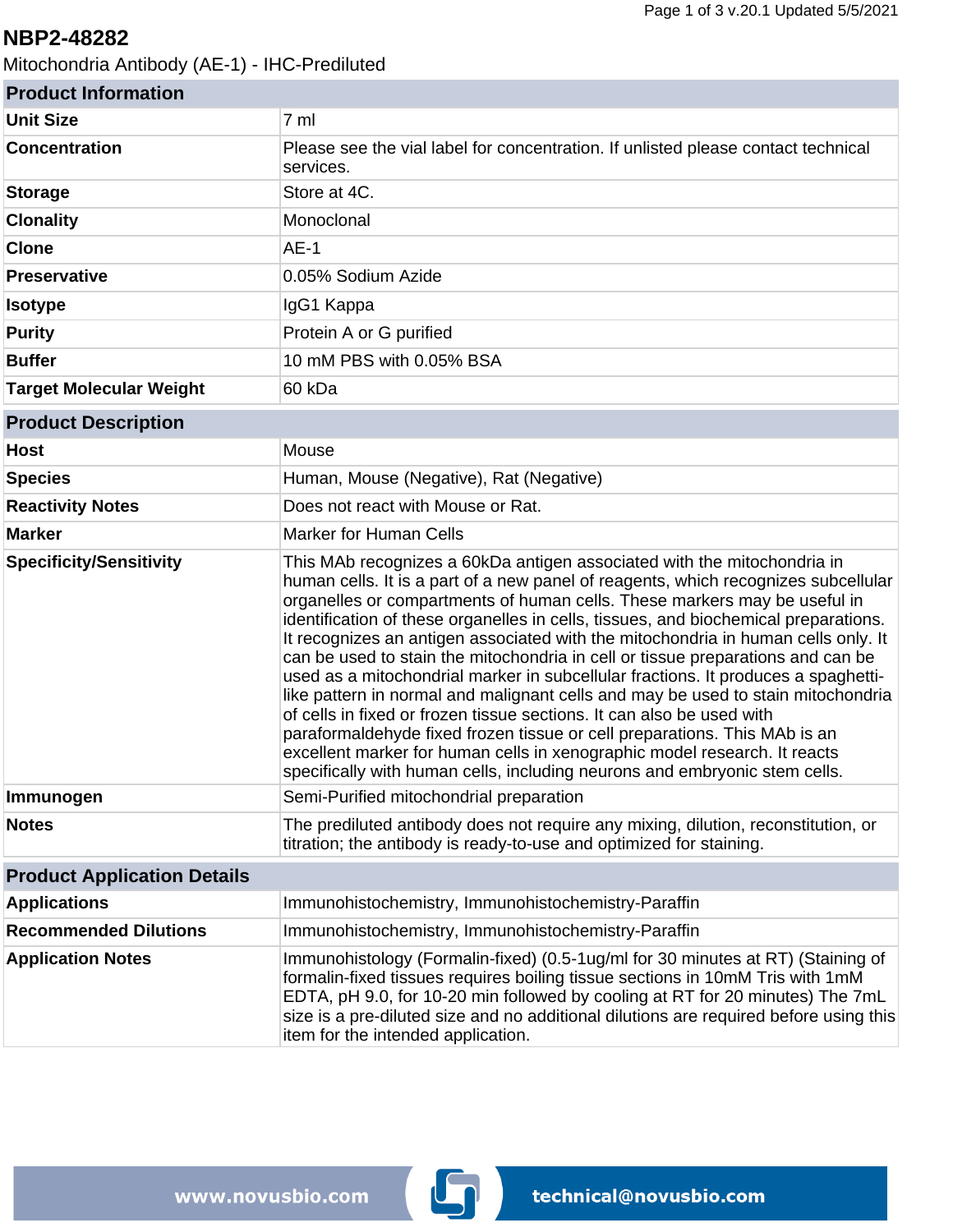

Immunohistochemistry-Paraffin: Mitochondria Antibody (AE-1) - IHC-Prediluted [NBP2-48282] - Human Tonsil stained with Mitochondria Monoclonal Antibody (AE-1).

Immunohistochemistry-Paraffin: Mitochondria Antibody (AE-1) - IHC-Prediluted [NBP2-48282] - Human Tonsil stained with Mitochondria Mouse Monoclonal Antibody (AE-1).

Immunohistochemistry-Paraffin: Mitochondria Antibody (AE-1) - IHC-Prediluted [NBP2-48282] - Human Pancreas stained with Mitochondria Mouse Monoclonal Antibody (AE-1).

Immunohistochemistry-Paraffin: Mitochondria Antibody (AE-1) - IHC-Prediluted [NBP2-48282] - Human Pancreas stained with Mitochondria Monoclonal Antibody (AE-1).